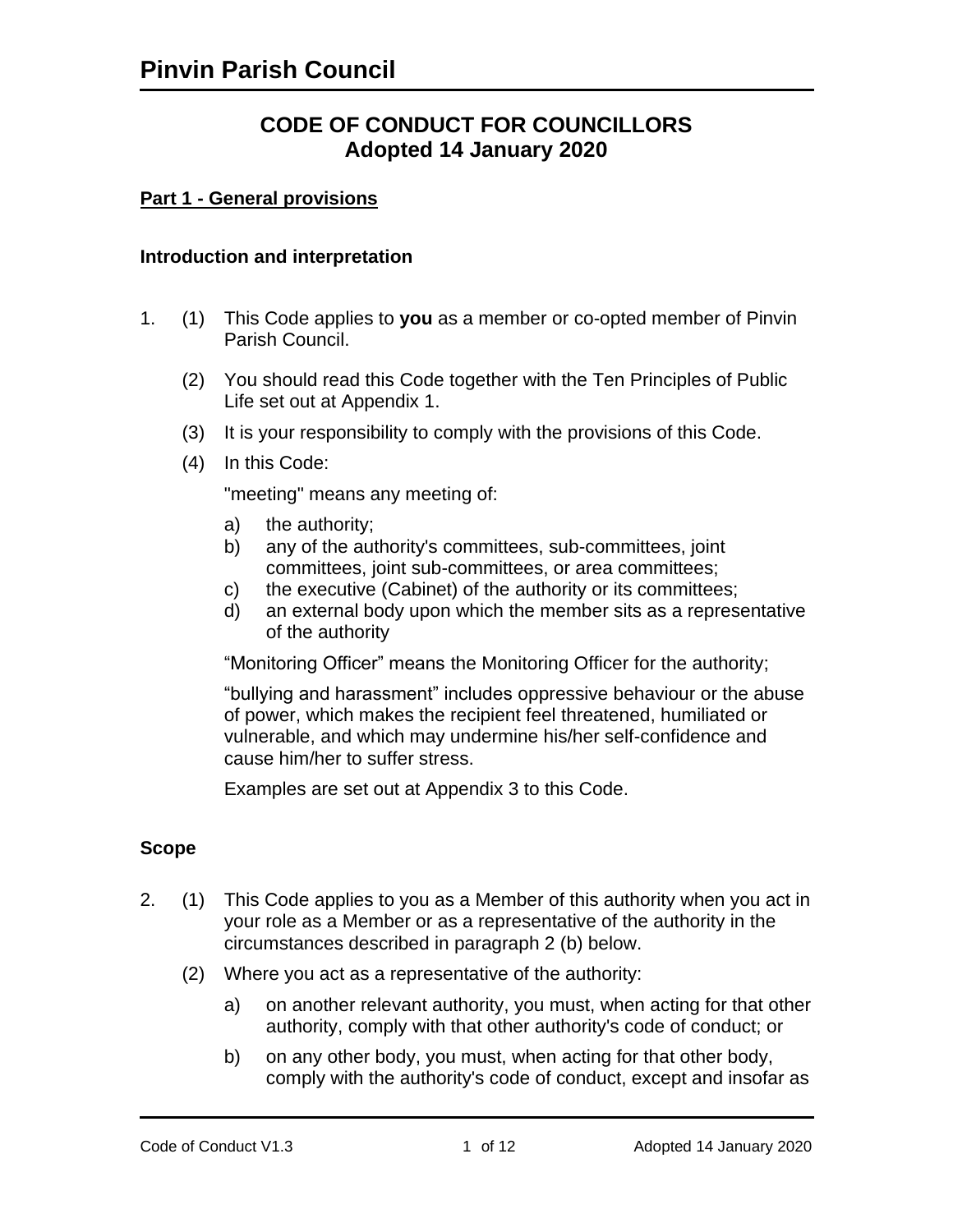it conflicts with any other lawful obligations to which that other body may be subject.

### **General obligations**

- 3. (1) You must treat others with respect in accordance with the Principles of Public Life.
	- (2) You must co-operate with any standards investigations
	- (3) You must not:
		- a) do anything which may cause your authority to breach any of the equality enactments;
		- b) bully or harass any person;
		- c) intimidate or attempt to intimidate any person who is or is likely to be:
			- (i) a complainant,
			- (ii) a witness, or

(iii) involved in the administration

of any investigation or proceedings in relation to an allegation that a member (including yourself) has failed to comply with the authority's Code of Conduct;

- d) do anything which compromises or is likely to compromise the impartiality of those who work for, or on behalf of, the authority.
- 4. You must not:
	- (1) do anything that is likely to cause your authority to breach Data Protection law;
	- (2) disclose information given to you in confidence by anyone, or information acquired by you which you believe, or ought reasonably to be aware, is of a confidential nature, except where:
		- a) you have the consent of a person authorised to give it;
		- b) you are required by law to do so;
		- c) the disclosure is made to a third party for the purpose of obtaining professional advice provided that the third party agrees not to disclose the information to any other person; or
		- d) the disclosure is:
			- (i) reasonable and in the public interest; and
			- (ii) made in good faith and in compliance with the reasonable requirements of the authority.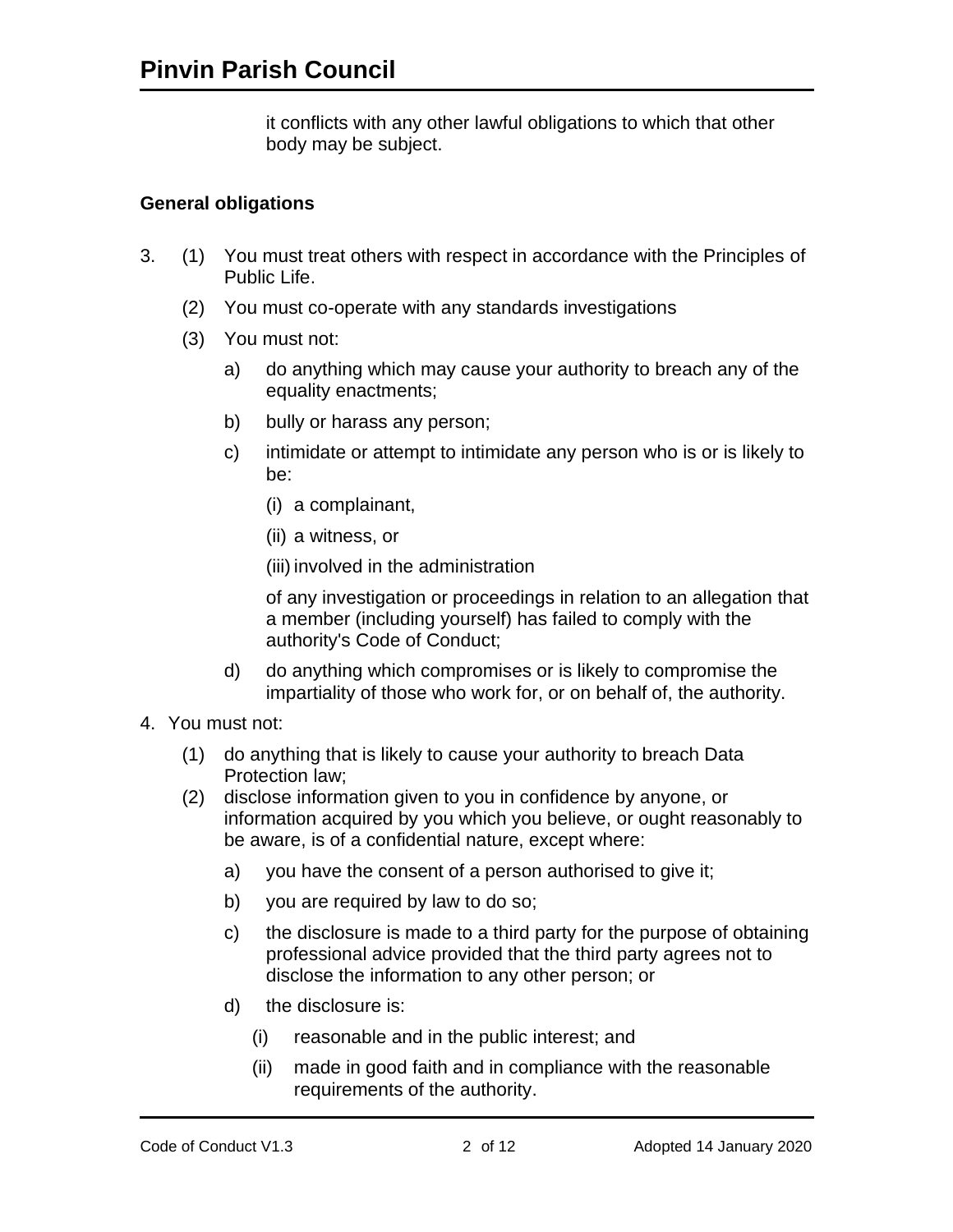- (3) prevent another person from gaining access to information to which that person is entitled by law.
- 5. You must not conduct yourself in a manner which could reasonably be regarded as bringing your office or authority into disrepute.
- 6. You:
	- (1) must not use or attempt to use your position as a Member improperly to confer on or secure for yourself or any other person, an advantage or disadvantage; and
	- (2) must, when using or authorising the use by others of the resources of, or under the control of, the authority:
		- a) act in accordance with the authority's reasonable requirements including in relation to the use of authority stationery and official logos and branding;
		- b) ensure that such resources are not used improperly for political purposes (including party political purposes); and
	- (3) must have regard to any applicable Local Authority Code of Publicity.
- 7. You must:
	- (1) when reaching decisions on any matter have regard to any relevant advice provided to you by the authority's officers and in particular by the authority's Monitoring Officer and Section 151 Officer; and
	- (2) give reasons for all decisions in accordance with any statutory requirements and any reasonable additional requirements imposed by the authority.
- 8. You must not place yourself under any financial or other obligation to outside individuals or organisations that might seek to influence you in the performance of your official duties and must comply with the authority's guidance on gifts and hospitality (attached at Appendix 4).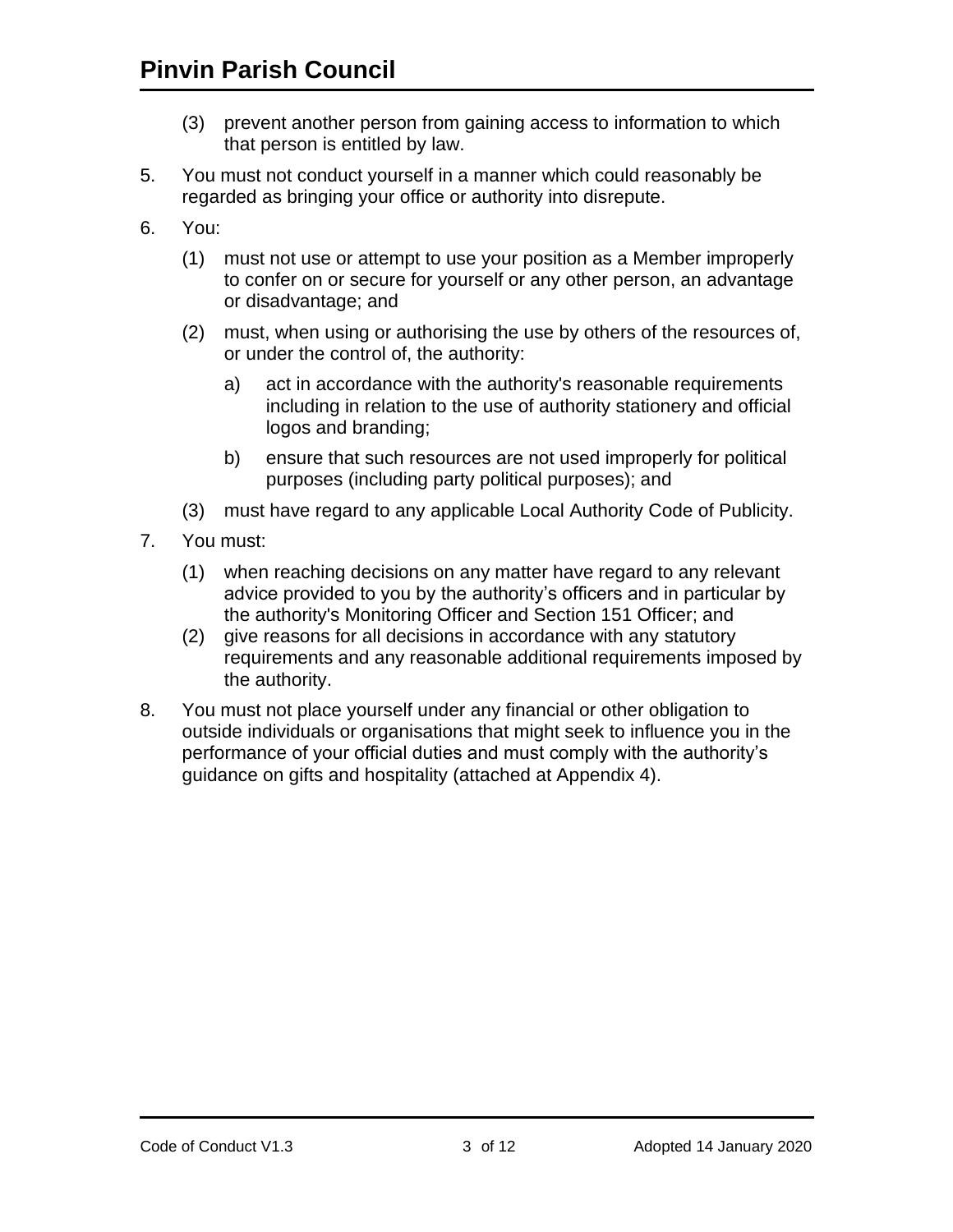# **Part 2 - Interests**

# **Disclosable Pecuniary Interests ("DPI")**

- 9. (1) You will have a Disclosable Pecuniary Interest ("DPI") under this Code if:
	- a) such interest meets the definition prescribed by the DPI Regulations as amended from time to time and set out in Appendix 2 to this Code; and
	- b) it is either an interest of yourself or it is an interest of :-
		- (i) your spouse or civil partner;
		- (ii) a person with whom you are living as husband and wife: or
		- (iii) a person with whom you are living as if you were civil partners;

and you are aware that the other person has the interest.

## **Registration of DPIs**

- 10. (1) You must within 28 days of becoming a Member of the authority or being re-elected notify the Monitoring Officer in writing of any DPI which you hold at the time notification is given.
	- (2) You must within 28 days of becoming aware of any new DPI, or changes to existing DPIs, notify the Monitoring Officer in writing.

## **Other Disclosable Interests**

- 11. (1) You will have a Disclosable Interest in any matter if you are aware that you or a member of your family or person or organisation with whom you are associated have:
	- a) a pecuniary interest in the matter under discussion which is not de minimis; or
	- b) a close connection with the matter under discussion.
	- (2) If you are a member of another local authority, or public body, or you have been appointed as the authority's representative on an outside body, you do not have a Disclosable Interest unless a member of the public knowing the circumstances would reasonably regard membership of the body concerned as being likely to prejudice your judgment of what is in the public interest.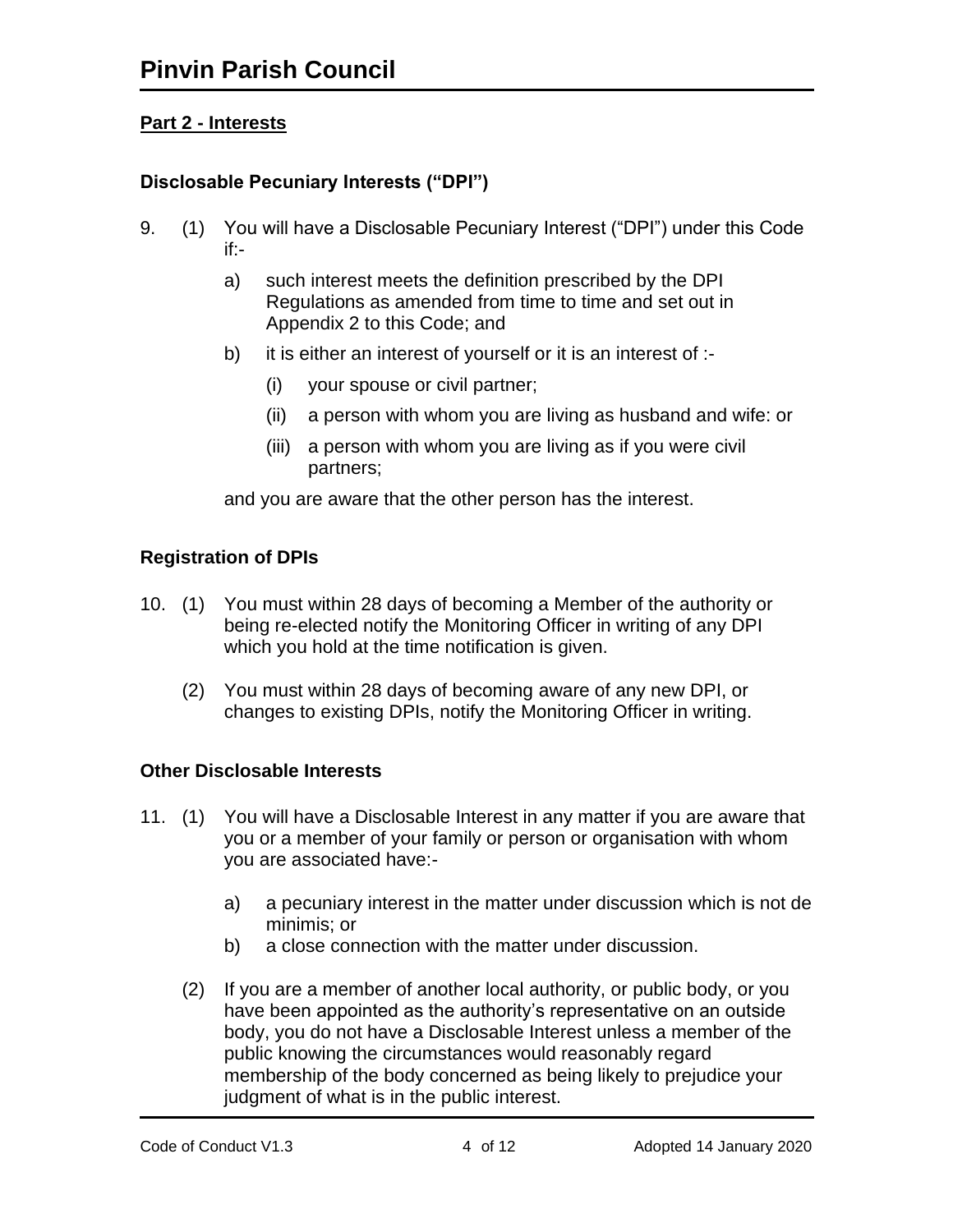# **Disclosure of Interests**

12. (1) **Formal Meetings**

Disclosable Pecuniary Interest (DPI**)**

- a) If you are present at a meeting and you have a DPI then you must:
	- (i) disclose the nature and existence of the interest;
	- (ii) leave the meeting (including the meeting room and public gallery) and take no part in the discussion; and
	- (iii) if the interest has not already been recorded notify the Monitoring Officer of the interest within 28 days beginning with the date of the meeting.

Other Disclosable Interests

- b) If you are present at a meeting and you have an Other Disclosable Interest, then you must:
	- (i) disclose the nature and existence of the interest; and
	- (ii) if the interest:
		- a. affects your pecuniary interests or relates to the determination of a planning or regulatory matter; and
		- b. is one which a member of the public knowing the circumstances would reasonably regard as being likely to prejudice your judgment of what is in the public interest

then you must leave the meeting (including the meeting room and public gallery) and take no part in the discussion.

## (2) **Informal meetings and correspondence**

Disclosable Pecuniary Interest (DPI)

a) If you have a DPI in the matter you must not participate in informal meetings, briefings or site visits and must disclose the DPI in any correspondence with the Council.

Other Disclosable Interest (ODI)

- a) If you have an ODI in the matter, then you must disclose the existence and nature of that interest at informal meetings, briefings or site visits and must disclose the ODI in any correspondence with the authority.
	- b) If the ODI is such that you would be required to leave a formal meeting as above, then you must not participate in the informal meeting.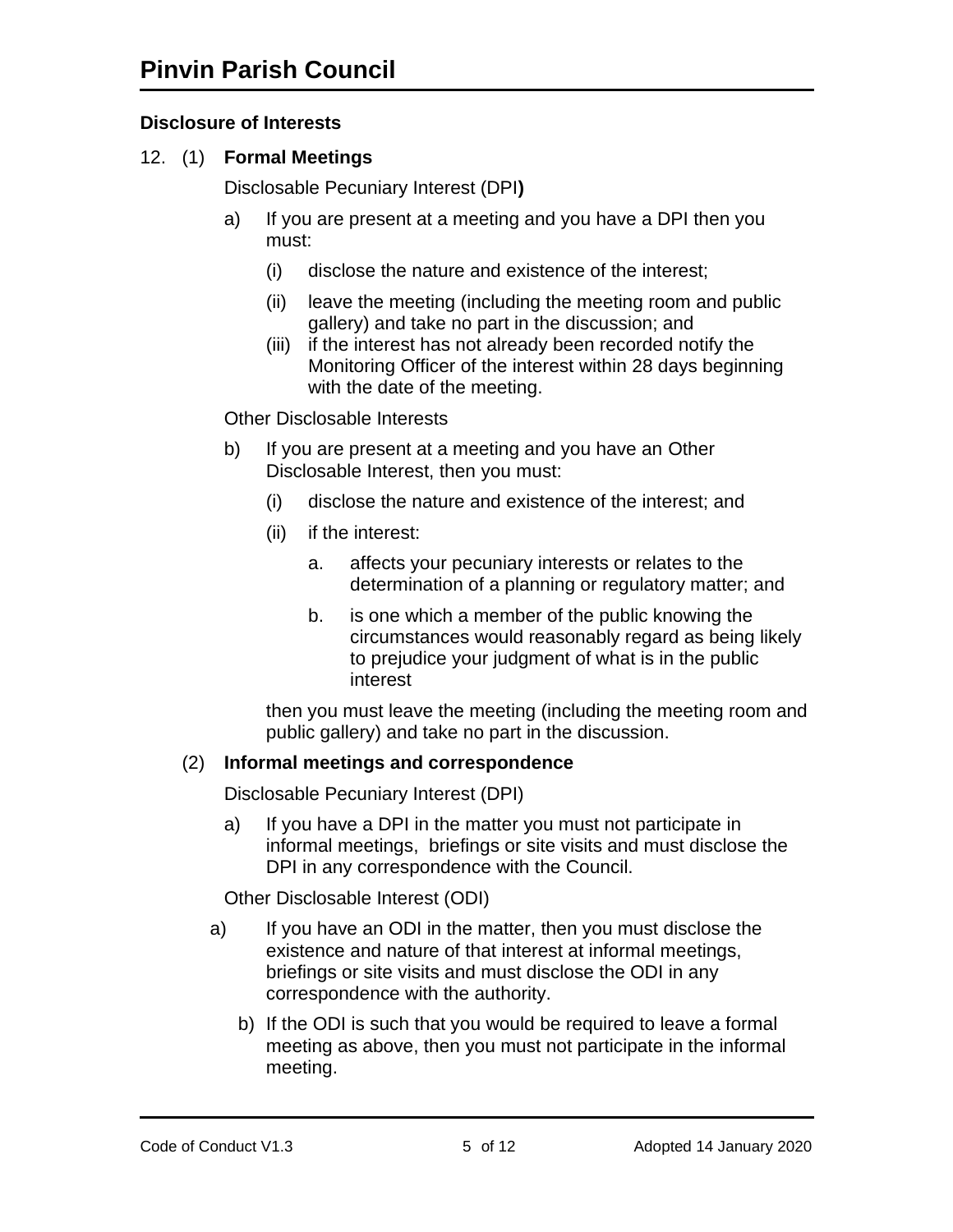## (3) **Single Member Decisions**

Disclosable Pecuniary Interest (ODI)

a) If when participating in single member decision making you have a DPI in the matter being decided then you must take no steps in relation to the decision other than asking for the matter to be decided in some other manner.

Other Disclosable Interest (ODI)

- a) If you have an ODI in the matter being decided, then you must disclose the existence and nature and record it on the record of decision.
- b) If the ODI is such that you would be required to leave a formal meeting as set out above, then you must take no steps in relation to the decision other than asking for the matter to be decided in some other manner.

#### **(4) Dispensations**

a) You may take part in the discussion of and vote on a matter in which you have been granted a dispensation.

#### **Sensitive information**

- 13. (1) An interest will be a sensitive interest if the 2 following conditions apply:
	- a) that you have an interest (whether or not a DPI); and
	- b) the nature of the interest is such that you and the Monitoring Officer consider that disclosure of the details of the interest could lead to you or a person connected to you being subject to violence or intimidation.
	- (2) Where it is decided that an interest is a "sensitive interest" it will be excluded from published versions of the register. The Monitoring Officer may state on the register that the member has an interest the details of which are excluded under this section.
	- (3) Where the sensitive interest is a DPI the usual rules relating to disclosure will apply save that the member will only be required to disclose that they hold a DPI in the matter concerned.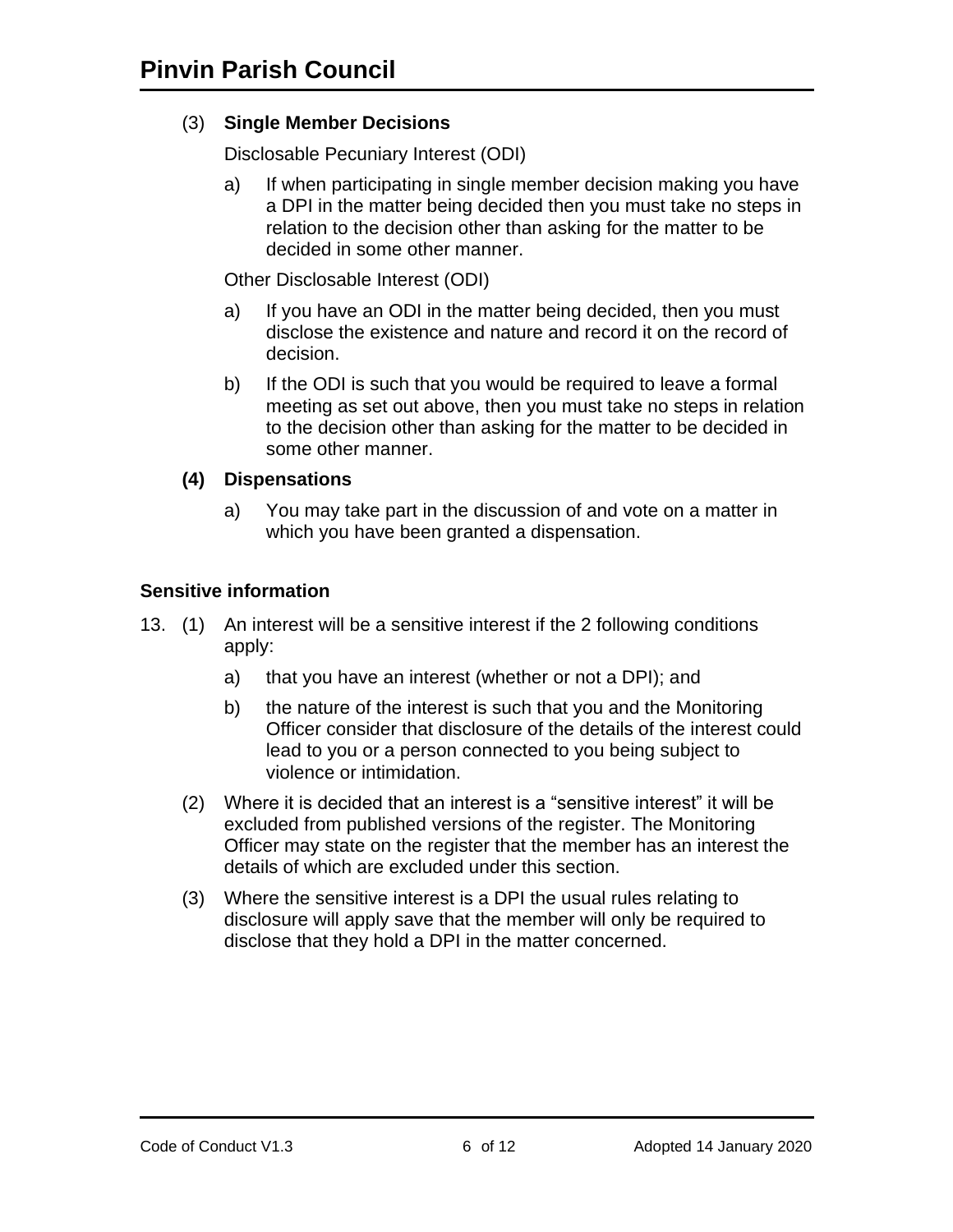# **The Ten General Principles of Public Life**

**Selflessness** – Members should serve only the public interest and should never improperly confer an advantage or disadvantage on any person.

**Honesty and Integrity** – Members should not place themselves in situations where their honesty and integrity may be questioned, should not behave improperly, and should on all occasions avoid the appearance of such behaviour.

**Objectivity** – Members should make decisions on merit, including when making appointments, awarding contracts, or recommending individuals for rewards or benefits.

**Accountability** – Members should be accountable to the public for their actions and the manner in which they carry out their responsibilities and should cooperate fully and honestly with any scrutiny appropriate to their particular office.

**Openness** – Members should be as open as possible about their actions and those of their authority and should be prepared to give reasons for those actions.

**Personal judgement** – Members may take account of the views of others, including their political groups, but should reach their own conclusions on the issues before them and act in accordance with those conclusions.

**Respect for others** – Members should promote equality by not discriminating unlawfully against any person, and by treating people with respect, regardless of their race, age, religion, gender, sexual orientation or disability. They should respect the impartiality and integrity of the authority's statutory officers and its other employees.

**Duty to uphold the Law** – Members should uphold the law and, on all occasions, act in accordance with the trust that the public is entitled to place in them.

**Stewardship** – Members should do whatever they are able to do to ensure that their authorities use their resources prudently and in accordance with the law.

**Leadership** – Members should promote and support these principles by leadership, and by example, and should act in a way that secures or preserves public confidence.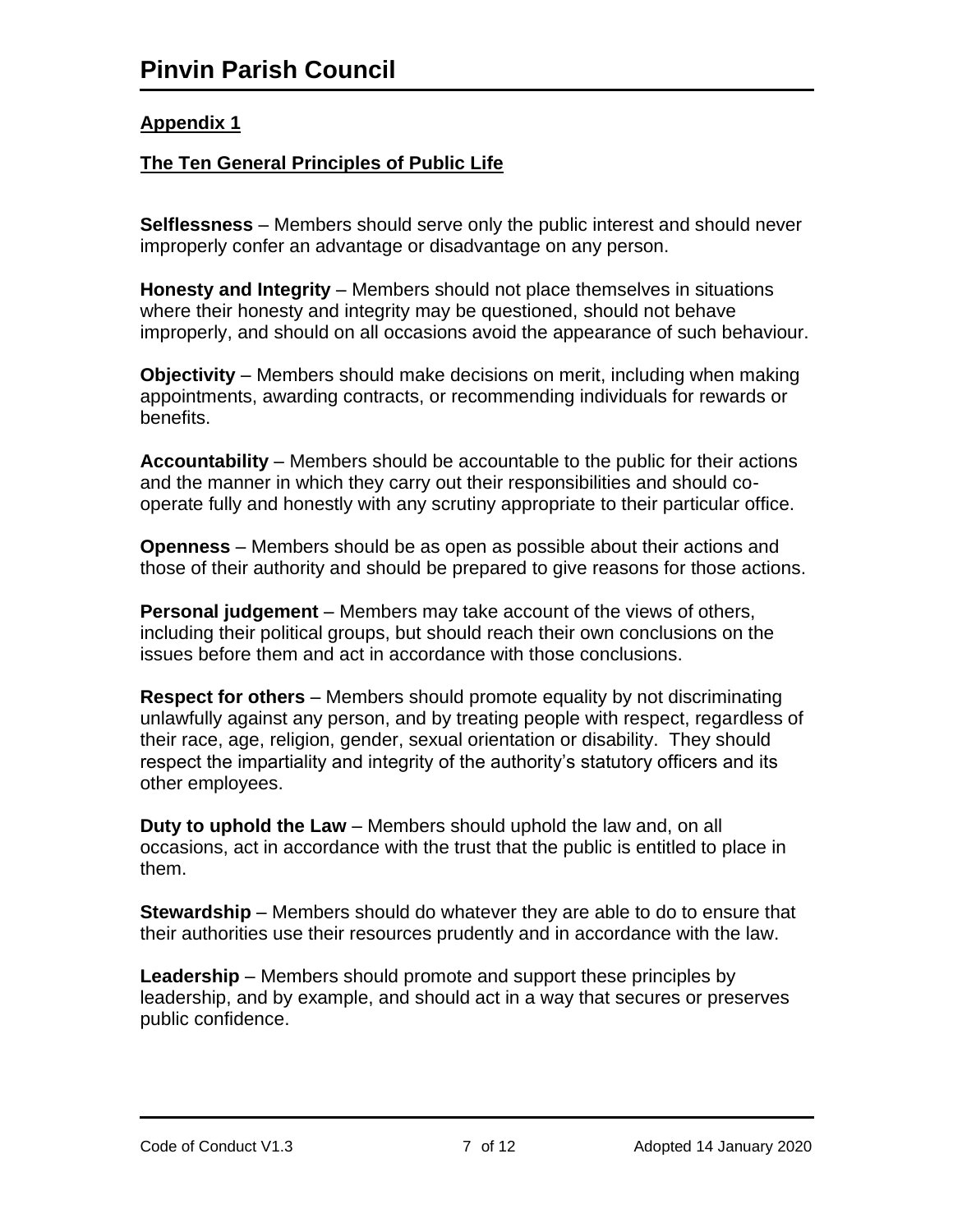#### S T A T U T O R Y I N S T R U M E N T S

# 2012 No. 1464 **LOCAL GOVERNMENT, ENGLAND**

# The Relevant Authorities (Disclosable Pecuniary Interests) Regulations 2012

| Made<br>$\sim$ $-$     | 6th June 2012        |
|------------------------|----------------------|
| Laid before Parliament | 8th June 2012        |
| Coming into force -    | <i>Ist July 2012</i> |

The Secretary of State, in exercise of the powers conferred by sections 30(3) and 235(2) of the Localism Act  $2011(a)$ , makes the following Regulations.

#### **Citation, commencement and interpretation**

—a) These Regulations may be cited as the Relevant Authorities (Disclosable Pecuniary Interests) Regulations 2012 and shall come into force on 1st July 2012.

In these regulations—

"the Act" means the Localism Act 2011;

"body in which the relevant person has a beneficial interest" means a firm in which the relevant person is a partner or a body corporate of which the relevant person is a director, or in the securities of which the relevant person has a beneficial interest;

"director" includes a member of the committee of management of an industrial and provident society;

"land" excludes an easement, servitude, interest or right in or over land which does not carry with it a right for the relevant person (alone or jointly with another) to occupy the land or to receive income;

"M" means a member of a relevant authority;

"member" includes a co-opted member;

"relevant authority" means the authority of which M is a member;

"relevant period" means the period of 12 months ending with the day on which M gives a notification for the purposes of section  $30(1)$  or section  $31(7)$ , as the case may be, of the Act;

"relevant person" means M or any other person referred to in section  $30(3)(b)$  of the Act;

<sup>(</sup>**a**) 2011 c.20.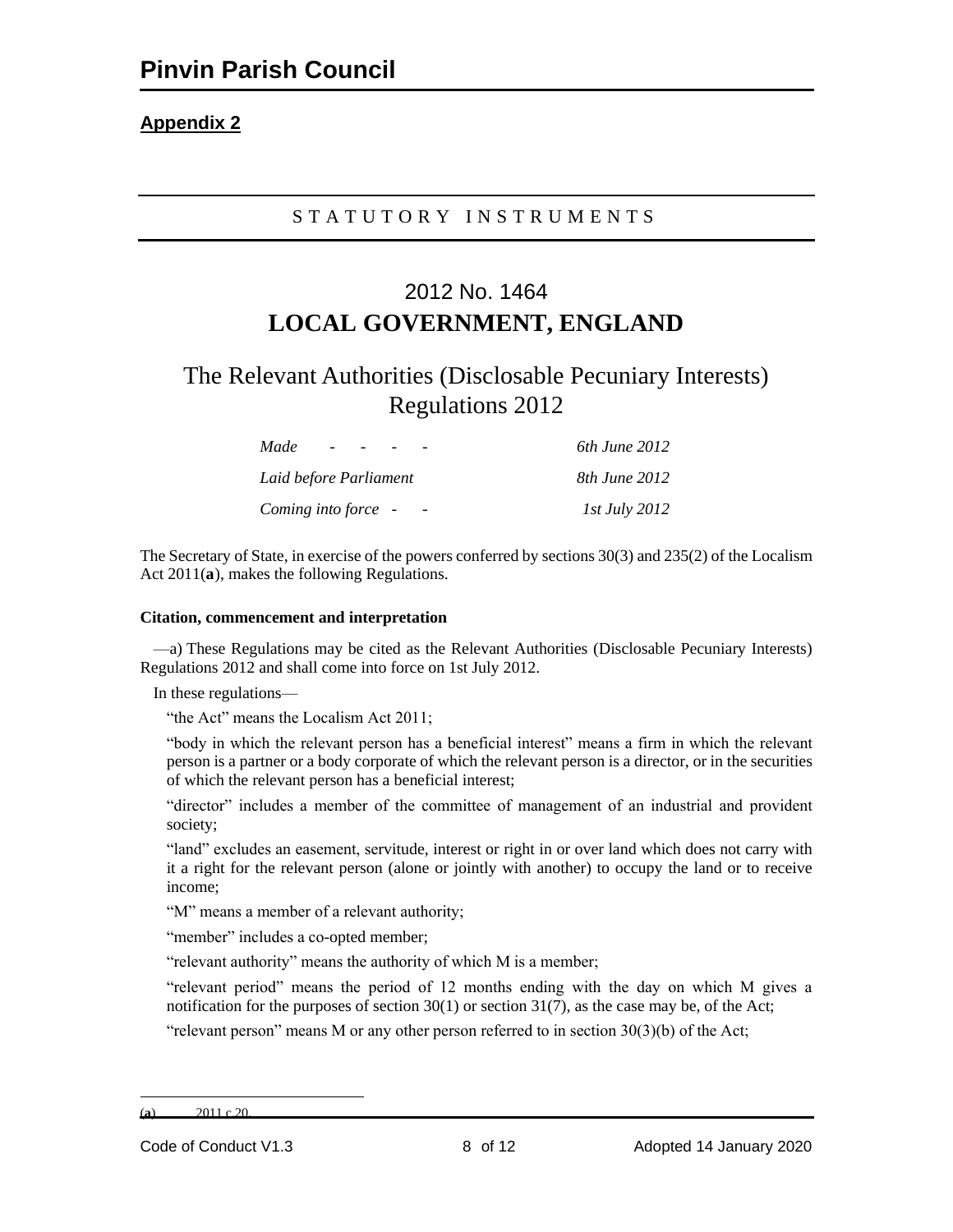"securities" means shares, debentures, debenture stock, loan stock, bonds, units of a collective investment scheme within the meaning of the Financial Services and Markets Act 2000(**b**) and other securities of any description, other than money deposited with a building society.

#### **Specified pecuniary interests**

The pecuniary interests which are specified for the purposes of Chapter 7 of Part 1 of the Act are the interests specified in the second column of the Schedule to these Regulations.

Signed by authority of the Secretary of State for Communities and Local Government

|                   | <b>Grant Shapps</b>                             |
|-------------------|-------------------------------------------------|
|                   | Minister of State                               |
| $6th$ June $2012$ | Department for Communities and Local Government |

| Subject                                              | Prescribed description                                                                                                                                                                                                                                                                                                                                                                                                                                       |
|------------------------------------------------------|--------------------------------------------------------------------------------------------------------------------------------------------------------------------------------------------------------------------------------------------------------------------------------------------------------------------------------------------------------------------------------------------------------------------------------------------------------------|
| Employment, office, trade, profession or<br>vacation | Any employment, office, trade, profession or<br>vocation carried on for profit or gain.                                                                                                                                                                                                                                                                                                                                                                      |
| Sponsorship                                          | Any payment or provision of any other<br>financial benefit (other than from the relevant<br>authority) made or provided within the relevant<br>period in respect of any expenses incurred by M<br>in carrying out duties as a member, or towards<br>the election expenses of M.<br>This includes any payment or financial benefit<br>from a trade union within the meaning of the<br><b>Trade Union and Labour Relations</b><br>(Consolidation) Act 1992(a). |
| Contracts                                            | Any contract which is made between the<br>relevant person (or a body in which the relevant<br>person has a beneficial interest) and the<br>relevant authority-<br>(a) under which goods or services are to be<br>provided or works are to be executed; and<br>(b) which has not been fully discharged.                                                                                                                                                       |
| Land                                                 | Any beneficial interest in land which is within<br>the area of the relevant authority.                                                                                                                                                                                                                                                                                                                                                                       |
| Licences                                             | Any licence (alone or jointly with others) to<br>occupy land in the area of the relevant authority<br>for a month or longer.                                                                                                                                                                                                                                                                                                                                 |
| Corporate tenancies                                  | Any tenancy where (to M's knowledge)—                                                                                                                                                                                                                                                                                                                                                                                                                        |
| 2000 с. 8.<br>(b)<br>1992 c. 52<br>(a)               |                                                                                                                                                                                                                                                                                                                                                                                                                                                              |

# SCHEDULE Regulation 2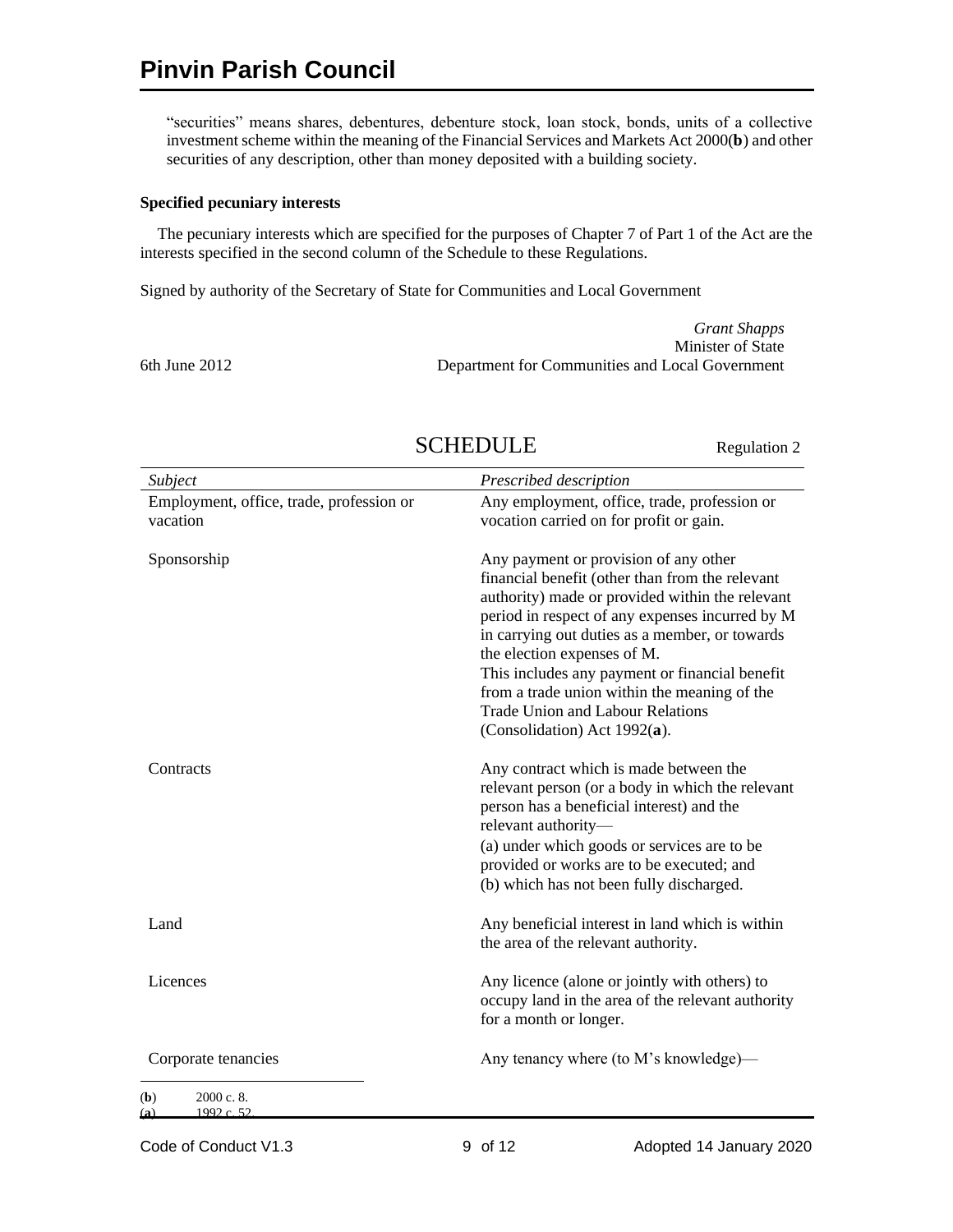(a) the landlord is the relevant authority; and (b) the tenant is a body in which the relevant person has a beneficial interest.

Securities Any beneficial interest in securities of a body where—

> (a) that body (to M's knowledge) has a place of business or land in the area of the relevant authority; and (b) either—

(i) the total nominal value of the securities exceeds £25,000 or one hundredth of the total issued share capital of that body; or

(ii) if the share capital of that body is of more than one class, the total nominal value of the shares of any one class in which the relevant person has a beneficial interest exceeds one hundredth of the total issued share capital of that class.

# EXPLANATORY NOTE

*(This note is not part of the Regulations)*

Section 30 of the Localism Act 2011 provides that a member or co-opted member of a relevant authority as defined in section 27(6) of the Localism Act 2011, on taking office and in the circumstances set out in section 31, must notify the authority's monitoring officer of any disclosable pecuniary interest which that person has at the time of notification. These Regulations specify what is a pecuniary interest. Section 30(3) of the Act sets out the circumstances in which such an interest is a disclosable interest.

A full impact assessment has not been produced for these Regulations as no impact on the private or voluntary sectors is foreseen.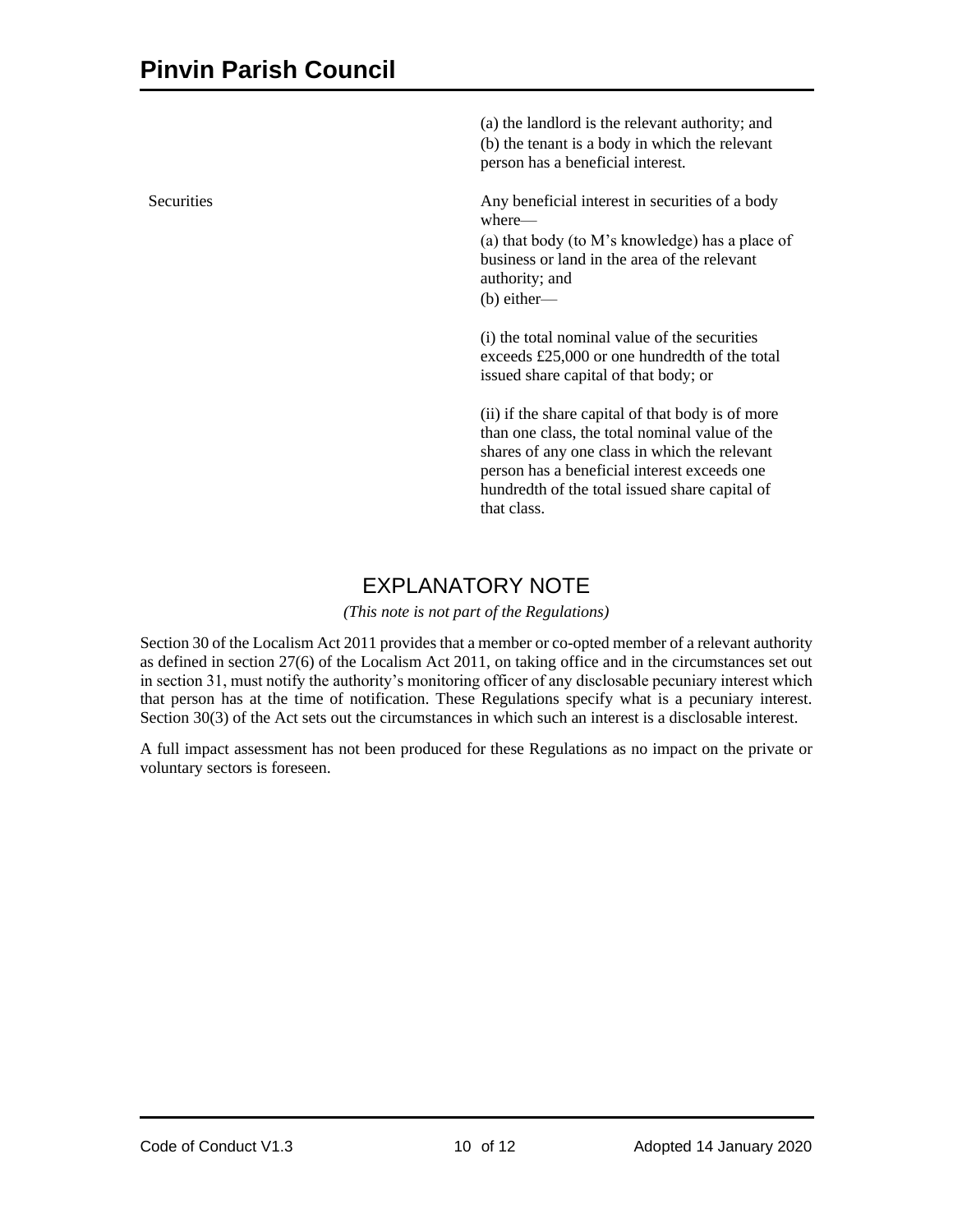# **EXAMPLES OF BULLYING AND HARASSMENT**

Bullying and harassment may include:

- physical contact ranging from touching to assault
- verbal and written comments through jokes, offensive language, personal comments about appearance, size, clothing etc
- innuendo, gossip and letters etc.
- malicious rumours and allegations, including fabricating complaints from clients and other members of staff.
- open aggression, threats, shouting, abuse and obscenities, persistent negative attacks.
- constant humiliation, criticism and ridicule, belittling efforts and undervaluing contribution
- trolling behaviour.

Harassment is unwanted conduct on the grounds of any protected characteristic as defined by the Equality Act 2010, political or Trade Union affiliation, or take the form of victimisation, that:

- has the purpose of violating a person's dignity or creating an intimidating, hostile, degrading, humiliating or offensive environment for that person; or
- is reasonably considered by that person to have the effect of violating his/her dignity or of creating an intimidating, hostile, degrading, humiliating or offensive environment for him/her, even if this effect was not intended by the person responsible for the conduct.

This list is not exhaustive.